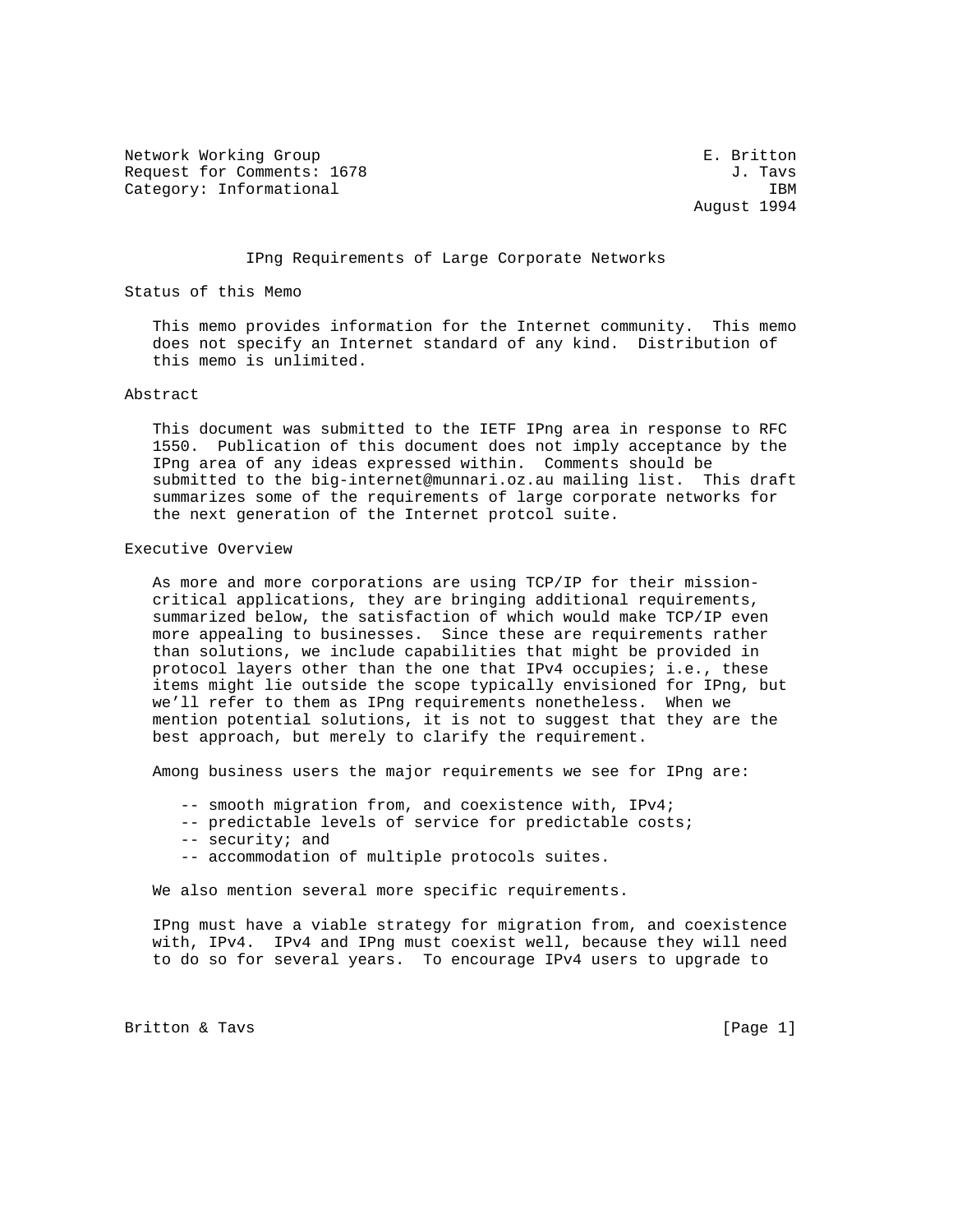IPng, IPng must offer compelling advantages and an easy migration path.

 Corporate networks must meet promised levels of service while controlling costs through efficient use of resources. The IETF should consider both technical solutions (such as service classes and priorities) and administrative ones (such as accounting) to promote economy.

 Many businesses will not connect to a network until they are confident that it will not significantly threaten the confidentiality, integrity, or availability of their data.

 Corporations tend to use multiple protocols. Numerous forces stymie the desire to settle on just one protocol for a large corporation: diverse installed bases, skills, technical factors, and the general trend toward corporate decentralization. The IETF needs a strategy for heterogeneity flexible enough to accommodate the principal multiprotocol techniques, including multiprotocol transport, tunneling, and link sharing.

 Some of these requirements might be satisfied by more extensive deployment of existing Internet architectures (e.g., Generic Security Service and IPv4 type of service). The current Internet protocols could be enhanced to satisfy most of the remaining requirements of commercial users while retaining IPv4. Nevertheless, some corporations will be scared away from TCP/IP by the publicity about the address space until the IETF sets a direction for its expansion.

Migration and Coexistence

 As the use of IPv4 continues to grow, the day may come when no more IPv4 network addresses will be left, and no additional networks will be able to connect to the Internet. Classless Inter-Domain Routing (CIDR, RFC 1519) and careful gleaning of the address space will postpone that cutoff for several years. The hundreds of millions of people on networks that do get IPv4 addresses won't be affected directly by the exhaustion of the address space, but they will miss the opportunity to communicate with those less lucky.

 Because the Internet is too large for all its users to cutover to IPng quickly, IPng must coexist well with IPv4. Furthermore, IPv4 users won't upgrade to IPng without a compelling reason. Access to new services will not be a strong motivation, since new services will want to support both the IPng users and the IPv4 users. Only services that cannot exist on IPv4 will be willing to use IPng exclusively. Moreover, if IPng requires more resources (e.g., storage, memory, or administrative complexity) than IPv4, users will

Britton & Tavs [Page 2]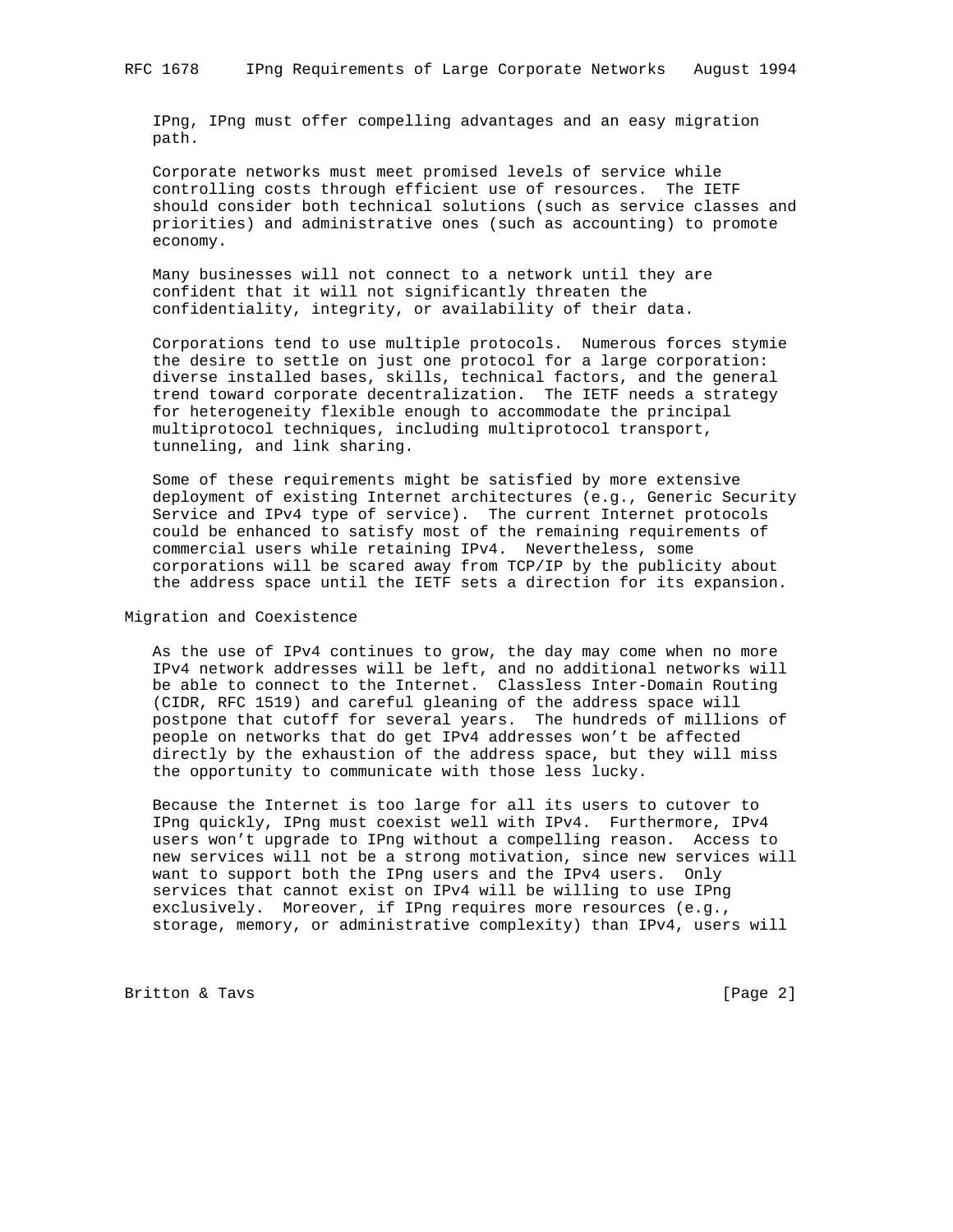not install IPng unless it has clear benefits over IPv4. Indeed, the millions of users of low-end systems (DOS, sub-notebooks) might not ever be able to use IPng if it takes more memory. Thus there will be a long period of coexistence between IPng and IPv4, so the coexistence needs to be quite painless, and not based on any assumption that IPv4 use will diminish quickly.

Service Level Agreements

 If a corporation depends on its network for applications that are critical to its business (such as airlines do for reservations, and brokerages do for stock and bond trades), then the corporation insists that the network provide the needed service level for a predictable cost, so they can allow for it in their budget ahead of time. A service level agreement (SLA) is a contract between network's provider and users that defines the service level which a user will see and the cost associated with that level of service. Measurements in an SLA may include response times (average and maximum), availability percentages, number of active sessions, throughput rates, etc.. Businesses need to be able to predict and guarantee the service levels and costs (routing capacity, link bandwidth, etc.) for their traffic patterns on a TCP/IP network.

 IPng should allow control of the cost of networking, a major concern for corporations. Teleprocessing lines are a significant cost in corporate networks. Although the cost per bit-per-second tends to be lower on higher-bandwidth links, high-bandwidth links can be hard to get, particularly in emerging nations. In many places it is difficult to acquire a 64 kpbs line, and T1 service might not exist. Furthermore, lead times can be over six months. Even in the US the cost of transcontinental T1 service is high enough to encourage high utilization. Cost-conscious businesses want IPng to allow high utilization of teleprocessing links, but without requiring excessive processing power to achieve the high utilization. There has been considerable speculation concerning the goodput through congested routes when using the Internet's current congestion control algorithms; instead, it should be measured in a range of realistic cases. If peak-busy-hour goodput under congestion is near the theoretical maximum, publicize the data and move on to other requirements. If not, then the IETF should seek a better standard (e.g., they might explore XTP's adaptive rate-based approach and other proposals).

 Functions, such as class of service and priority, that let an enterprise control use of bandwidth also may help meet service level agreements. On the one hand, it has been said that the absence of these inhibits TCP/IP usage in corporate networks, especially when predictable interactive response times are required. On the other

Britton & Tavs [Page 3]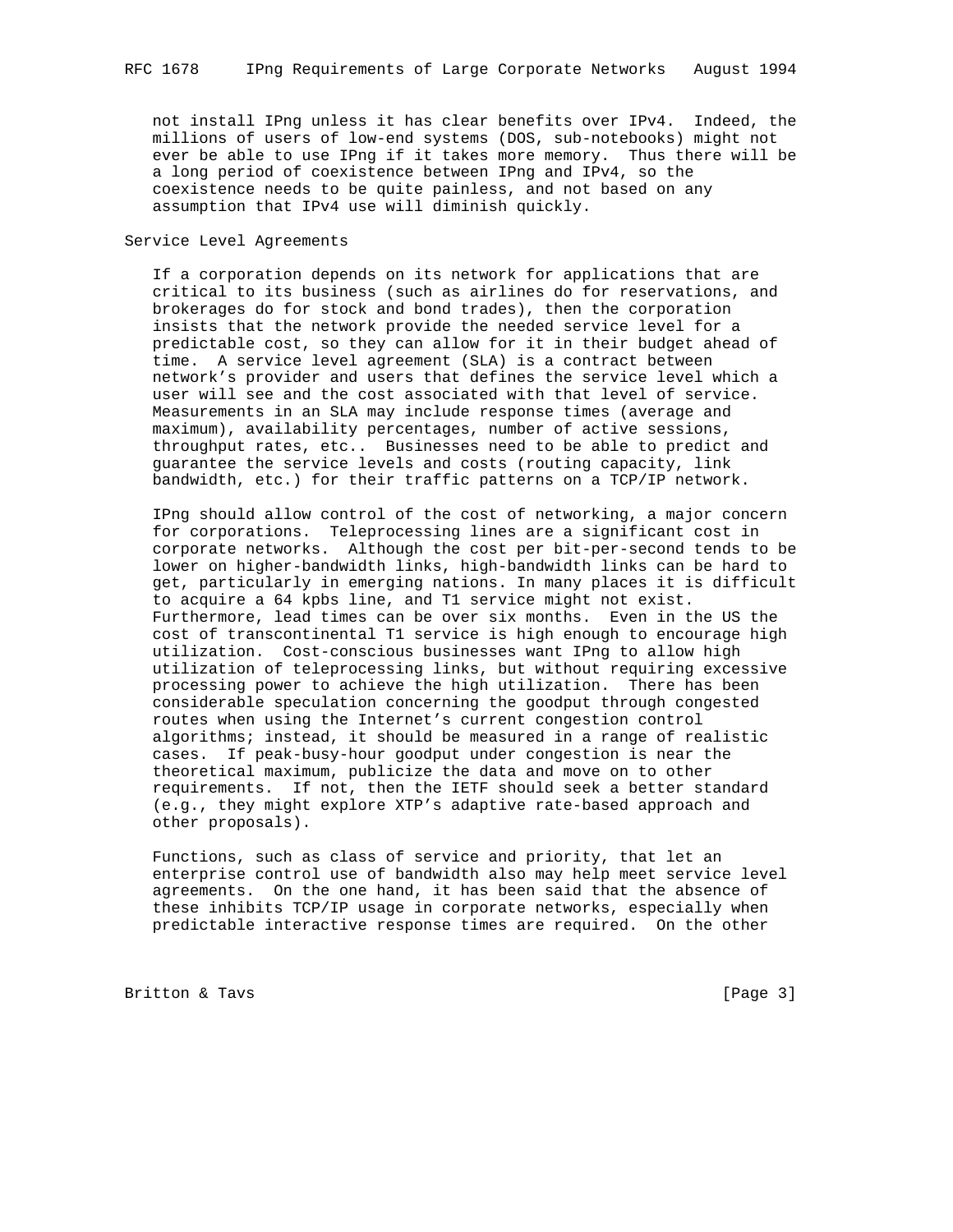hand, few vendors have felt motivated to implement TCP's architected type-of-service, and priority tends to be handled in a non-standard way (e.g., to assure that interactive well-known ports, such as Telnet, get faster response times than non-interactive well-known ports, such as file transfer). The IETF should sort out these apparently conflicting perspectives. If the ad hoc techniques can be demonstrated to be adequate, then they should be standardized; otherwise, effective techniques should be developed and standardized.

 Commercial users often require the options of a higher level of service for a higher cost, or a lower level of service for a lower cost; e.g., some businesses pay top dollar to assure fast response time during business hours, but choose less expensive satellite services for data backup during the night. Pervasive use of IPv4's type-of-service markings might satisfy this requirement.

 To discourage waste of bandwidth and other expensive resources, corporations want to account for their use. Direct cost recovery would let an entity measure and benchmark its efficiency with minimal economic distortion. Alternatives, such as placing these costs into corporate overhead or charging per connection, make sense when the administrative cost of implementing usage-based accounting is high enough to introduce more economic distortion than the alternatives would. For example, connection-based costs alone may be adequate for a resource (such as LAN bandwidth) that is not scarce or expensive, but a combination of a connection cost and a usage cost may be more appropriate for a more scarce or expensive resource (such as WAN bandwidth). Balance must be maintained between the overhead of accounting and the granularity of cost allocation.

# Security

 Many corporations will stick with their private networks until public ones can guarantee equivalent confidentiality, integrity, and availability. It is not clear that additional architecture is needed to satisfy this requirement; perhaps more wide spread use of existing security technology would suffice. For example, the Internet could encourage wide deployment of Generic Security Service, and then solicit feedback on whether additional security requirements need to be satisfied. Note that businesses are so concerned about network cost control mechanisms that they want them secured against tampering. IPng should not interfere with firewalls, which many corporations consider essential.

Britton & Tavs [Page 4]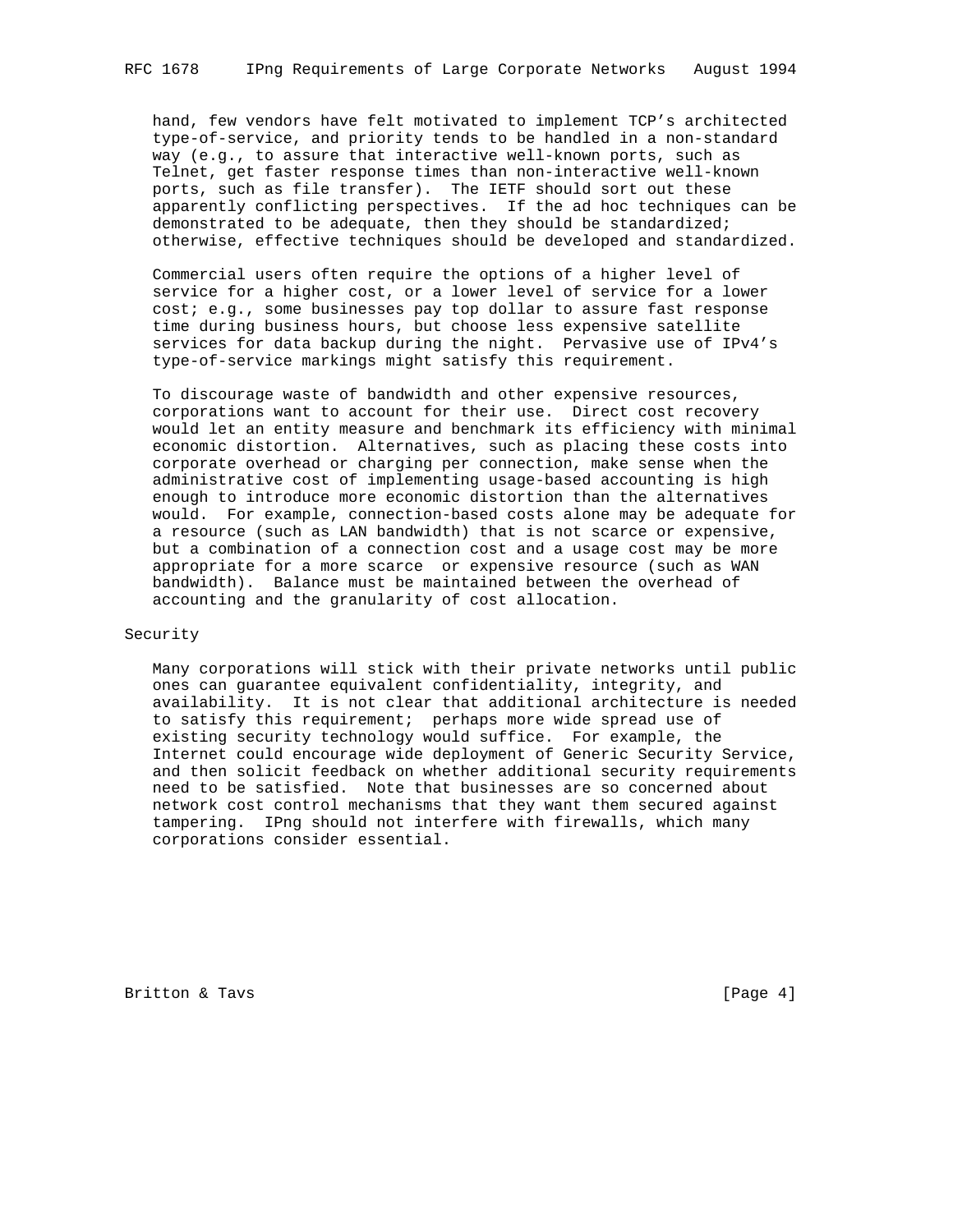#### Heterogeneity

 Corporate users want the Internet to accommodate multiple protocol suites. Several different protocol suites are growing in use, and some older ones will be used for many more years. Although many people wish there were only one protocol in the world, there is little agreement on which one it should be.

 Since the marketplace has not settled on one approach to handling multiple protocols, IPng should be flexible enough to accommodate a variety of technical approaches to achieving heterogeneity. For example, most networking protocols assume they will be the dominate protocol that transports all others; protocol designers should pay more attention to making their protocols easily transported by others. IPng needs to be flexible enough to accommodate the major multiprotocol trends, including multiprotocol transport networking (for an example, see X/OPEN document G306), tunneling (both IP being the tunnel and being tunneled), and link sharing (e.g., point-to point protocol and frame relay). Fair sharing of bandwidth by protocols with different congestion control mechanisms is a particularly interesting subject.

Flow and Resource Reservation

 Corporate users are becoming more interested in transmitting both non-isochronous and isochronous information together across the same link. IPng should coexist effectively with the isochronous protocols being developed for the Internet.

 The Internet protocols should take advantage of services that may be offered by an underlying fast packet switching service. Constant bit-rate and variable-bit-rate services typically require specification of, and conformance to, traffic descriptors and specification of quality-of-service objectives from applications or users. The Internet's isochronous protocols should provide mechanisms to take advantage of multimedia services that will be offered by fast packet switching networks, and must ensure that quality-of-service guarantees are preserved all the way up the protocol stacks to the applications. Protocols using available-bit rate services may achieve better bandwidth utilization if they react to congestion messages from a fast packet switching network, and if they consider consequences of cell discard (e.g., if one cell of an IP datagram is discarded, it would be a waste to continue forwarding the rest of the cells in that datagram; also, selective retransmit should be revisited in this context).

 When the Internet protocol suite allows mixing of non-isochronous and isochronous traffic on one medium, it should provide mechanisms to

Britton & Tavs [Page 5]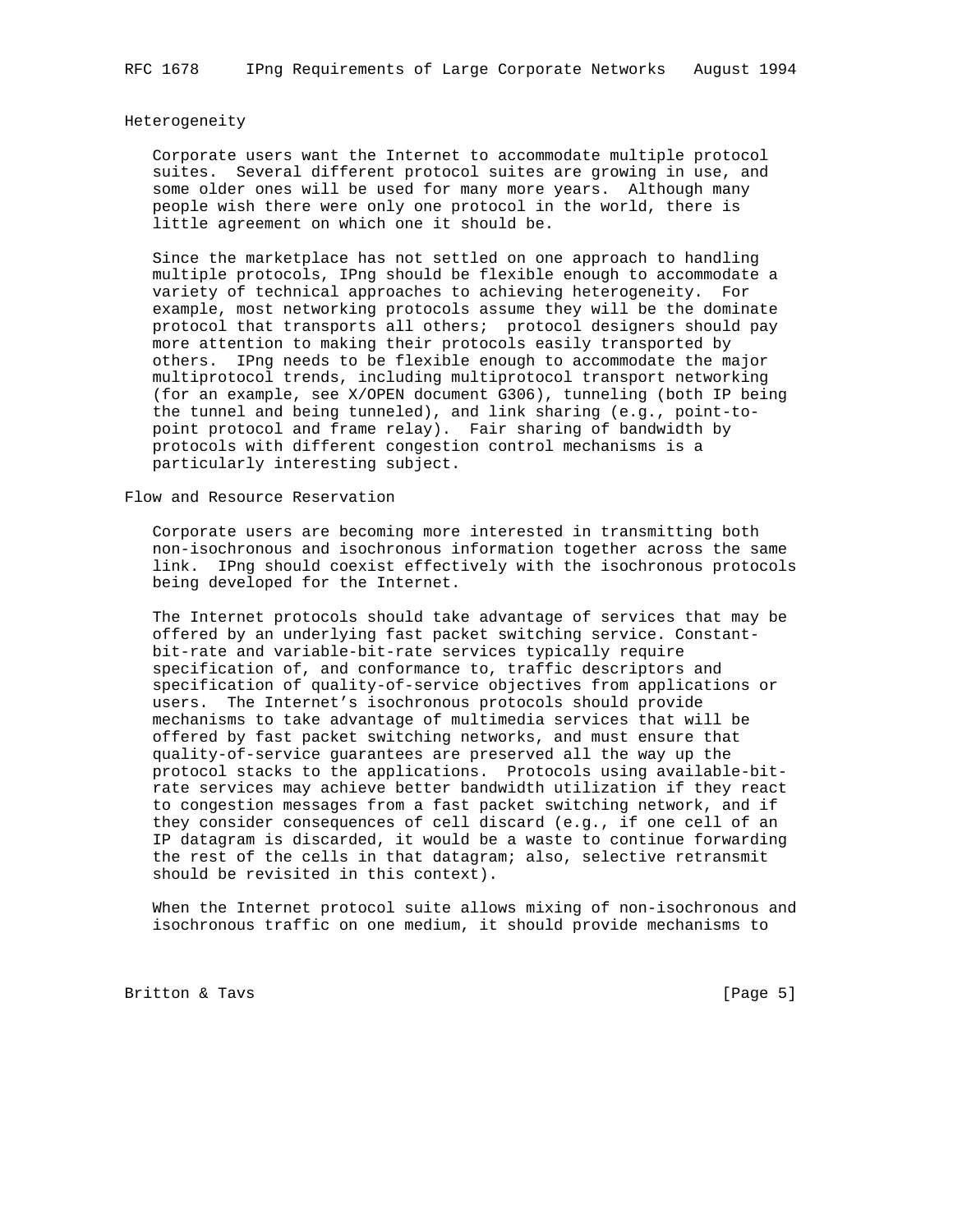discourage inappropriate reservation of resources; e.g., a Telnet connection probably doesn't need to reserve 45Mbps. Accounting, class-of-service, and well-known-port distinctions are possible ways to satisfy that requirement.

# Mobile Hosts

 Wireless technology opens up opportunities for new TCP/IP applications that are specific to mobile hosts. In addition to coordinating with organizations developing wireless standards, the IETF also should encourage the specification of new TCP/IP applications enabled by wireless, such as connectionless messaging.

 IPng should deal well with the characteristics (delay, error rates4, etc.) peculiar to wireless.

Topological flexibility

 Today a TCP/IP host moved to a different subnet needs a new IP address. Such moves and changes can become a significant administrative cost. Moreover, mobile hosts require flexible topology. Note how the wireless world is trying to defeat the subnet model of addressing either by proxy or by IPaddress servers. Perhaps IPng needs an addressing model more flexible than subnetting, both to reduce the administrative burden and to facilitate roaming users.

 The need to eliminate single points of failure drives the business requirement for multi-tail attachment of hosts to networks. Corporate users complain that TCP/IP can non-disruptively switch a connection from a broken route to a working one only if the new route leads to the same adapter on the end system.

Configuration, Administration and Operation

 Businesses would like dynamic but secure updating of Domain Name Servers, both to ease moves and changes and to facilitate cutover to backup hosts. In this vein, secure and dynamic interaction between DNS and Dynamic Host Configuration Protocol (DHCP, RFC 1541) is required. The IETF should encourage wide deployment of DHCP, and then solicit feedback on whether additional configuration requirements need to be satisfied.

#### Policy-Based Routing

 Policy-based routing is a more a solution than a requirement. Businesses rarely require a general purpose policy architecture, although they do state requirements that policy-based routing could satisfy. For example, corporations do not want to carry for free the

Britton & Tavs [Page 6]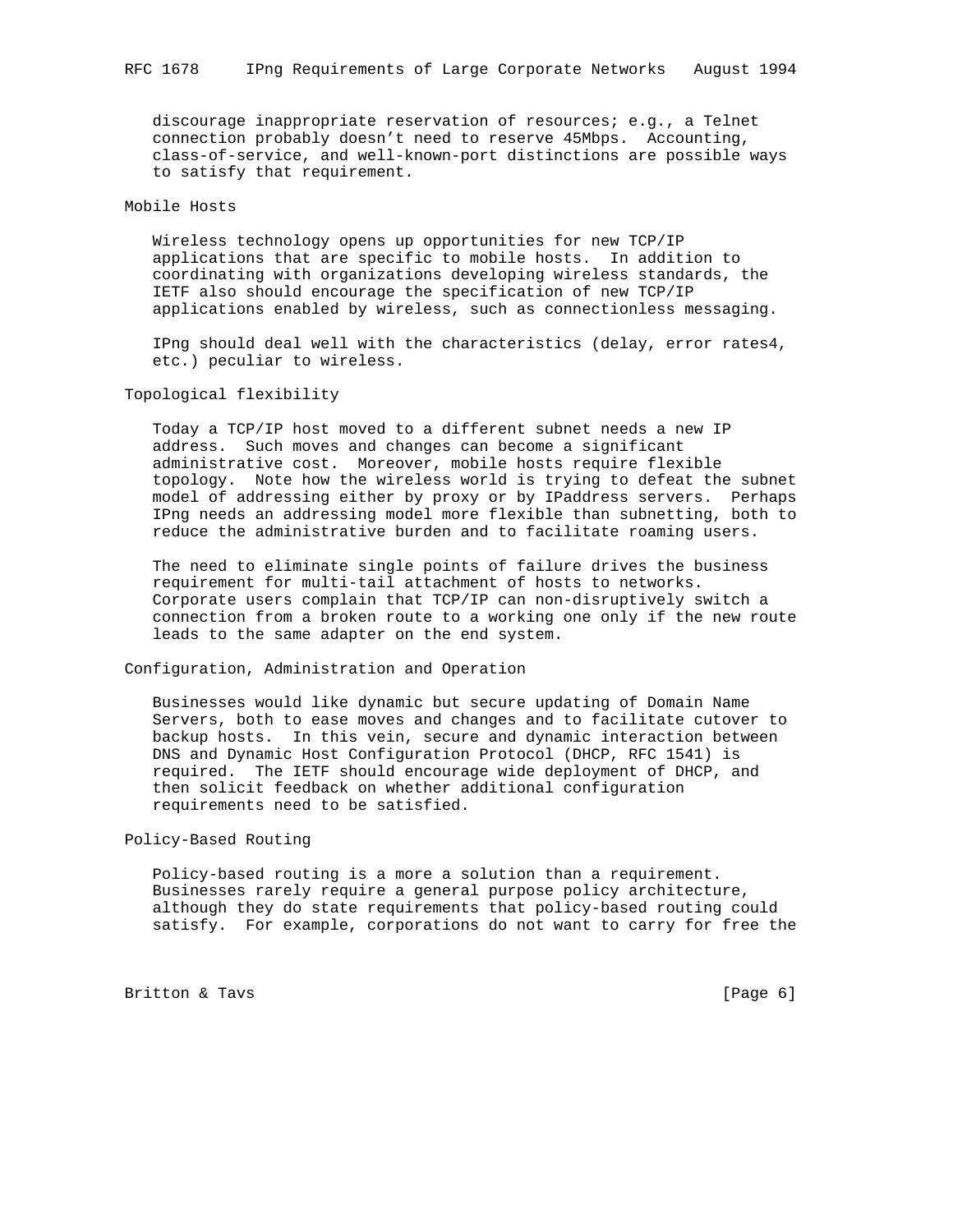transit traffic of other enterprises, and they may not want their sensitive data to flow through links controlled by certain other enterprises. Policy-based routing is one possible way to satisfy those requirements, but there seems to be a concern that general purpose policy-based routing may have high administrative cost and low routing performance.

# Scaling

 If IPng satisfies the scaling requirement of the Internet, then it satisfies it for corporate networks a fortiori.

# Conclusions

 Enhancements to the Internet protocol suite, together with wider deployment of some of its existing architectures, could satisfy these requirement of commercial customers while retaining IPv4. Expansion of the address space eventually will be necessary to allow continued Internet growth, but in RFC 1518 Tony Li and Yakov Rehkter have shown that from a technical perspective the addressing issue of IPng is not an immediate concern.

 Nevertheless, the TCP/IP community should establish a direction for enlargement of the address space, because unfounded publicity about the address space is scaring away potential TCP/IP users. If the IETF does not provide direction on how its address space will grow, then people may use non-standard, and probably incompatible, approaches.

#### Security Considerations

 The IETF should encourage wide deployment of GSS API, and then solicit feedback on whether additional security requirements need to be satisfied. Businesses are so concerned about network cost control mechanisms that they want them secured against tampering. IPng should not interfer with firewalls, which many corporations consider essential. See other comments on Security throughout this memo.

Britton & Tavs [Page 7]